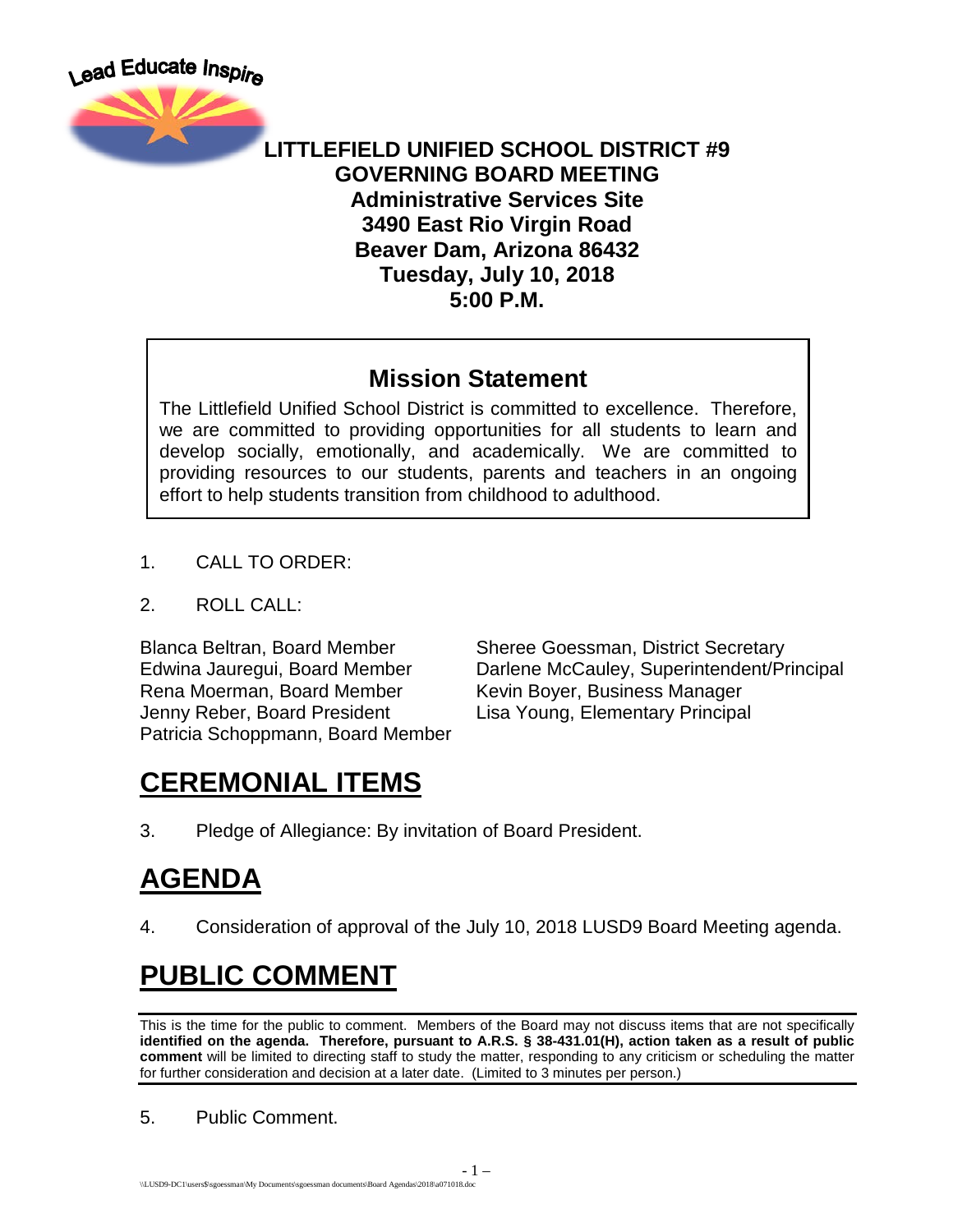

## **INFORMATION AND DISCUSSION:**

- 6. Mr. Boyer, Business Manager.
	- a. Student Activity Account Balance.
	- b. Food Service Financial.
	- c. Fresh Fruit Grant.
	- d. Other
- 7. Mrs. Young, Elementary Principal
	- a. School Update.
	- b. Other
- 8. Mrs. McCauley, Superintendent/Principal
	- a. Upcoming Dates:
		- i. Open Enrollment/Pre-enrollment July  $30<sup>th</sup>$  through August  $2<sup>nd</sup>$ .
		- ii. Beginning of school PD days Thursday Tuesday Aug.  $9<sup>th</sup>$  to August 14<sup>th</sup>.
		- iii. First Day of School Wednesday, August  $15<sup>th</sup>$
	- b. Other
- 9. Board Reports.
	- a. Other
- 10. Update on Old Littlefield School.

## **CONSENT AGENDA**

Approval of Routine Orders of Business. Documentation concerning the matters on the Consent Agenda may be reviewed at the Littlefield Unified School District Office, located at 3490 East Rio Virgin Road, Beaver Dam, Arizona. Any Board Member may request an item be pulled off the agenda for further discussion.

- 11. Consideration of approval of the June 12, 2018 Regular Meeting Minutes.
- 12. Consideration of approval of Vouchers:
	- a. LUSD9 Payroll Vouchers: 26/1828, 27-28/1829, and 01/1801.
	- b. LUSD9 Vouchers: 1028, 1029, and 1030.

(Members of the public may view the content of the vouchers 24 hours prior to the board meeting in the district office.)

13. Consideration of approval of FY 2018/2019 Certified Substitutes and Classified Substitutes Ratification as per the attached list, including the following:

| <b>Name</b>      | <b>Position</b>                              | <b>Effective</b><br>Date |
|------------------|----------------------------------------------|--------------------------|
| Ault, Kami       | <b>Certified &amp; Classified Substitute</b> | 08/15/2018               |
| Bowman, Meredith | <b>Certified Substitute</b>                  | 08/15/2018               |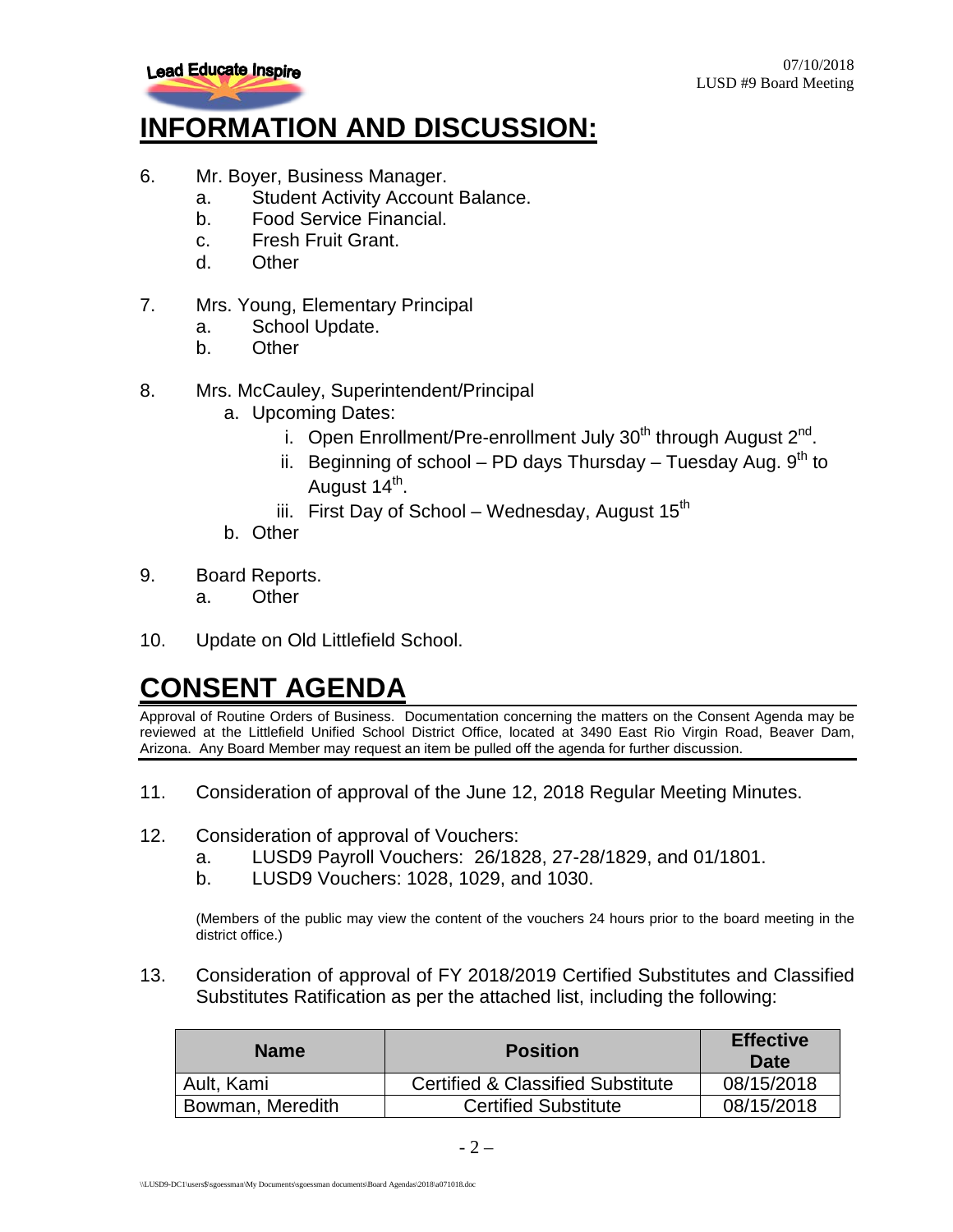| Feick, Steve          | <b>Certified Substitute</b>                  | 08/15/2018 |
|-----------------------|----------------------------------------------|------------|
| Fourman, Edward       | <b>Classified Substitute</b>                 | 8/15/2018  |
| Fukumae, Monica       | <b>Certified Substitute</b>                  | 08/15/2018 |
| Hunt, Allison         | <b>Certified Substitute</b>                  | 08/15/2018 |
| Johnstone, Marianne   | <b>Classified Substitute</b>                 | 08/15/2018 |
| Martinez, Julieta     | <b>Classified Substitute</b>                 | 08/15/2018 |
| Massaro, Virginia     | <b>Certified Substitute</b>                  | 08/15/2018 |
| McDonnell, Charyn     | <b>Classified Substitute</b>                 | 08/15/2018 |
| Northington, Courtney | <b>Classified Substitute</b>                 | 08/15/2018 |
| Orme, Pamela          | <b>Certified Substitute</b>                  | 08/15/2018 |
| Peterson, Mel         | <b>Certified Substitute</b>                  | 08/15/2018 |
| Ponce, Edward         | <b>Certified &amp; Classified Substitute</b> | 08/15/2018 |
| Rayl, Thomas          | <b>Certified &amp; Classified Substitute</b> | 08/15/2018 |
| Webster, Mary         | <b>Classified Substitute</b>                 | 08/15/2018 |

## **ACTION ITEMS AND/OR DISCUSSION**

- 14. Discussion and possible action regarding an addendum to Mr. Boyer's contract to increase the pay for performance pay from \$2,500 to \$5,000 for FY 2018/2019.
- 15. Consideration of approval of the sole source vendor list.
- 16. Consideration of approval of using Galileo as testing for the 2018/2019 school year.
- 17. Consideration of approval of using Acellus as the Credit Retrieval Program and curriculum for FY 2019.
- 18. Consideration of approval of FY 2019 LUSD Annual Expenditure Budget:
	- a. Public Hearing.
	- b. Consideration of adoption of FY 2019 LUSD Annual Expenditure Budget.
- 19. Consideration of approval of the following bank accounts and signers:
	- a. Revolving Bank Account with America First Credit Union (impress of \$5000).
	- b. Elementary School Food Service Bank Account with America First Credit Union.
	- c. Jr./Sr. High School Food Service Bank Account with America First Credit Union.
	- d. Auxiliary Bank Account with America First Credit Union.
	- e. Student Activities Bank Account with America First Credit Union.
	- f. Depository Bank Account with America First Credit Union.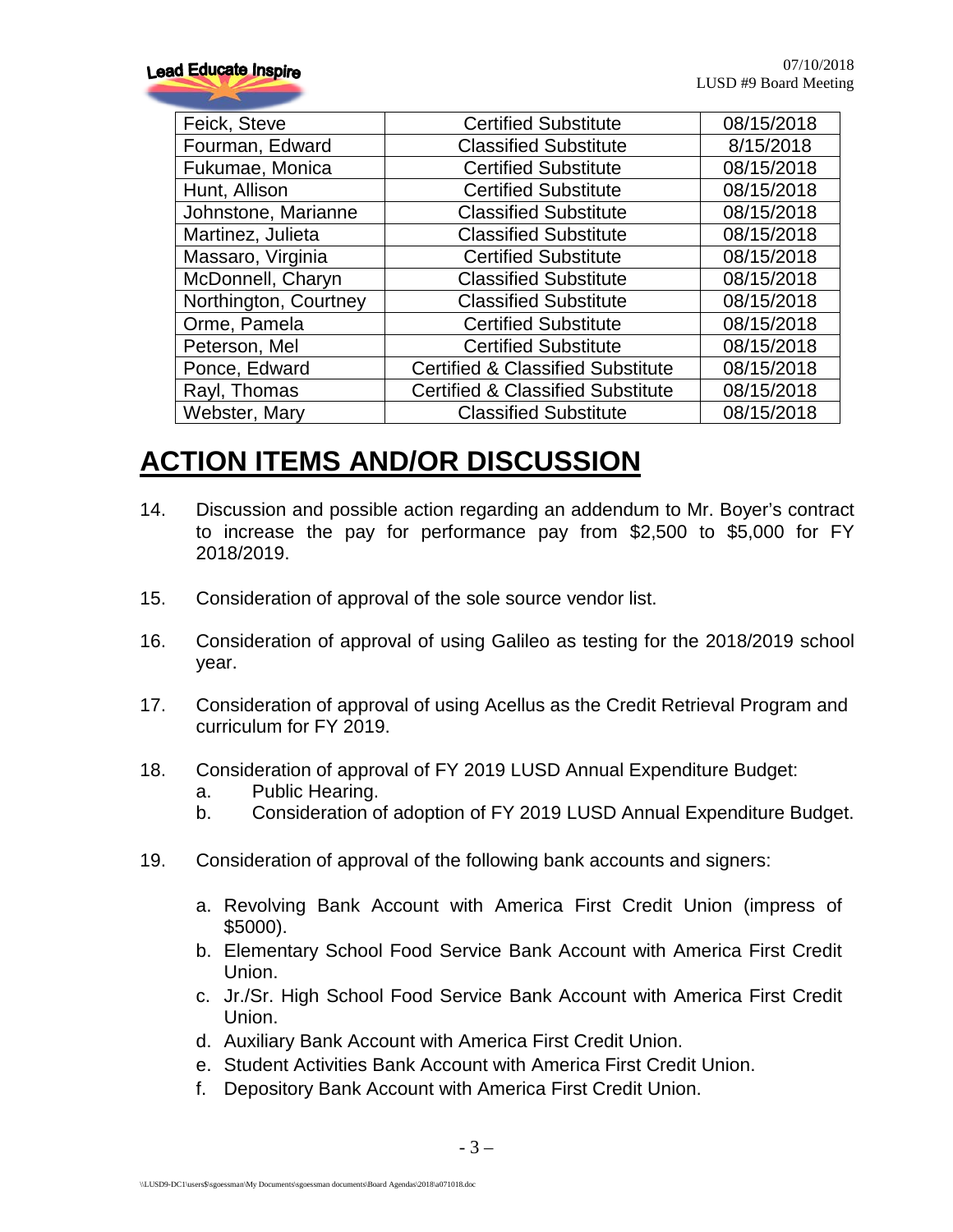

- g. Authorized Signers List: Kevin Boyer, Darlene McCauley, Lisa Young, and Sheree Goessman on all accounts with America First Credit Union.
- 20. Consideration of Resolution certifying the June 30, 2018 projected ending cash balance pursuant to ARS 15-991, adjusting for encumbrances and payables, and delegating the authority to certify the projected ending cash balance to the District Business Manager.
	- a. Consideration of approval of Advice of encumbrances Form ARS 15-906.
	- b. Consideration of approval of Projected Ending Cash Balance Form. ARS 15-991.
	- c. Consideration of approval of Estimate of Monies Required by School Districts Form. - ARS 15-991.
- 21. Consideration of approval of contract between Littlefield Unified School District and Yavapai County School Superintendent for E-Rate services.
- 22. Consideration of approving a committee to review proposals submitted for the RFP Audit Proposal and authority for said committee to award RFP.
- 23. Agenda items for the August Meeting.

#### **INFORMATION ITEMS**

- 24. News articles about the schools.
- 25. Upcoming Governing Board Conferences:
	- a. September 5-7, 2018  $42<sup>nd</sup>$  Annual Law Conference JW Marriott Camelback Inn, Scottsdale
	- b. September 8, 2018 (8:30 am-11:00 am) 2018 Delegate Assembly JW Marriott Camelback Inn, Scottsdale
	- c. October 23, 2018 (4:00 pm-7:30 pm) ASBA Mohave County Meeting – Kingman
	- d. December 12-14, 2018 ASBA-ASA  $61<sup>st</sup>$  Annual Conference -Arizona Biltmore, Phoenix.

## **ADJOURNMENT**

*Members of the public who are disabled and require special assistance or accommodation at the meeting are requested to notify Littlefield Unified School District 9 in writing at 3475 East Rio Virgin Road, Beaver Dam, AZ, 86432 or by calling 347-5486 twenty-four hours in advance.* 

*THIS NOTICE AND AGENDA HAS BEEN POSTED 24 HOURS BEFORE THE MEETING IN ACCORDANCE WITH A.R.S. § 38-431.02(G) AT THE FOLLOWING LOCATIONS:* 

- 1. *Beaver Dam Post Office, 3288 E. McKnight Rd., Littlefield, AZ 86432.*
- 2. *Beaver Dam Elementary School, 3436 E. Rio Virgin Rd., Beaver Dam, AZ 86432.*